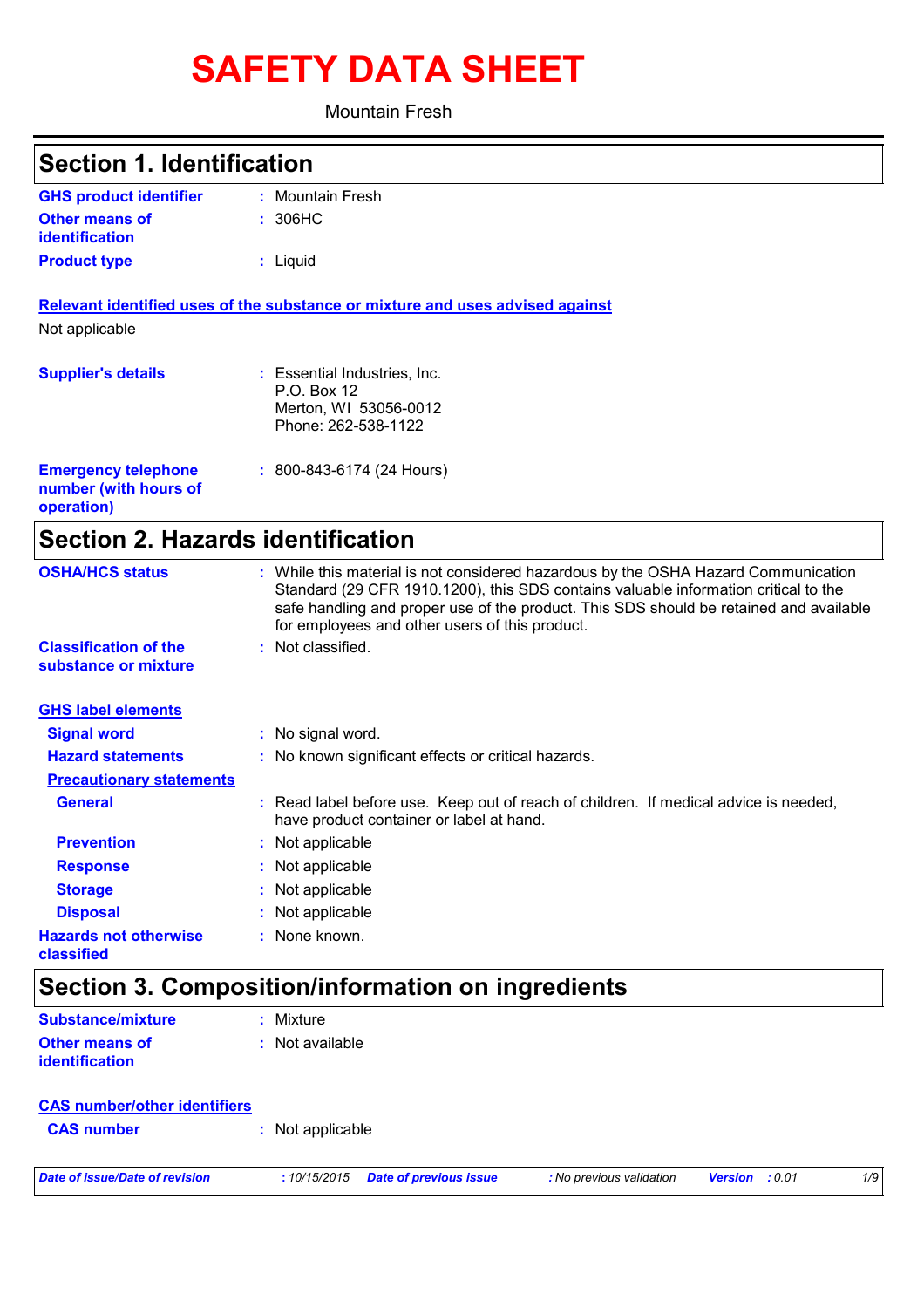### **Section 3. Composition/information on ingredients**

**Product code :** 306HC

Any concentration shown as a range is to protect confidentiality or is due to batch variation.

**There are no ingredients present which, within the current knowledge of the supplier and in the concentrations applicable, are classified as hazardous to health or the environment and hence require reporting in this section. Occupational exposure limits, if available, are listed in Section 8.**

# **Section 4. First aid measures**

### **Description of necessary first aid measures**

| Eye contact         | : Immediately flush eyes with plenty of water, occasionally lifting the upper and lower<br>eyelids. Check for and remove any contact lenses. Get medical attention if irritation<br>occurs.                                                                                                                                                            |
|---------------------|--------------------------------------------------------------------------------------------------------------------------------------------------------------------------------------------------------------------------------------------------------------------------------------------------------------------------------------------------------|
| <b>Inhalation</b>   | : Remove victim to fresh air and keep at rest in a position comfortable for breathing. Get<br>medical attention if symptoms occur.                                                                                                                                                                                                                     |
| <b>Skin contact</b> | : Flush contaminated skin with plenty of water. Remove contaminated clothing and<br>shoes. Get medical attention if symptoms occur.                                                                                                                                                                                                                    |
| <b>Ingestion</b>    | : Wash out mouth with water. Remove victim to fresh air and keep at rest in a position<br>comfortable for breathing. If material has been swallowed and the exposed person is<br>conscious, give small quantities of water to drink. Do not induce vomiting unless<br>directed to do so by medical personnel. Get medical attention if symptoms occur. |

| Most important symptoms/effects, acute and delayed |                                                                                                                                |
|----------------------------------------------------|--------------------------------------------------------------------------------------------------------------------------------|
| <b>Potential acute health effects</b>              |                                                                                                                                |
| <b>Eye contact</b>                                 | : No known significant effects or critical hazards.                                                                            |
| <b>Inhalation</b>                                  | : No known significant effects or critical hazards.                                                                            |
| <b>Skin contact</b>                                | : No known significant effects or critical hazards.                                                                            |
| <b>Ingestion</b>                                   | : No known significant effects or critical hazards.                                                                            |
| <b>Over-exposure signs/symptoms</b>                |                                                                                                                                |
| Eye contact                                        | : No specific data.                                                                                                            |
| <b>Inhalation</b>                                  | : No specific data.                                                                                                            |
| <b>Skin contact</b>                                | : No specific data.                                                                                                            |
| <b>Ingestion</b>                                   | : No specific data.                                                                                                            |
|                                                    | Indication of immediate medical attention and special treatment needed, if necessary                                           |
| <b>Notes to physician</b>                          | : Treat symptomatically. Contact poison treatment specialist immediately if large<br>quantities have been ingested or inhaled. |
| <b>Specific treatments</b>                         | : No specific treatment.                                                                                                       |
| <b>Protection of first-aiders</b>                  | : No action shall be taken involving any personal risk or without suitable training.                                           |

### **See toxicological information (section 8)**

### **Section 5. Fire-fighting measures**

| <b>Extinguishing media</b>             |                                                                 |
|----------------------------------------|-----------------------------------------------------------------|
| <b>Suitable extinguishing</b><br>media | : Use an extinguishing agent suitable for the surrounding fire. |
| Unsuitable extinguishing<br>media      | None known.                                                     |

| Date of issue/Date of revision | : 10/15/2015 Date of previous issue | : No previous validation | <b>Version</b> : 0.01 |  |
|--------------------------------|-------------------------------------|--------------------------|-----------------------|--|
|--------------------------------|-------------------------------------|--------------------------|-----------------------|--|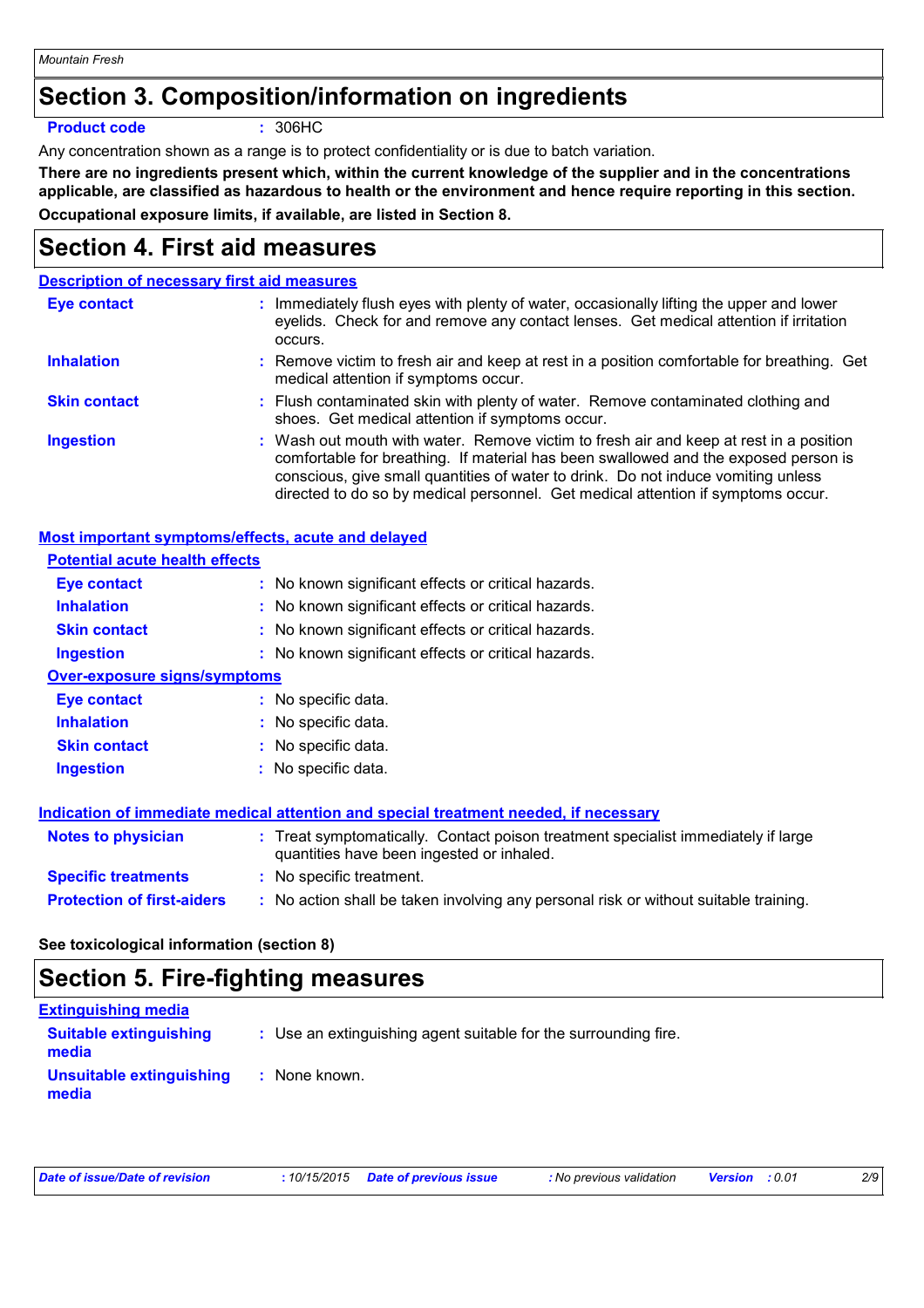# **Section 5. Fire-fighting measures**

| <b>Specific hazards arising</b><br>from the chemical     | : In a fire or if heated, a pressure increase will occur and the container may burst.                                                                                                             |
|----------------------------------------------------------|---------------------------------------------------------------------------------------------------------------------------------------------------------------------------------------------------|
| <b>Hazardous thermal</b><br>decomposition products       | No specific data.                                                                                                                                                                                 |
| <b>Special protective actions</b><br>for fire-fighters   | Promptly isolate the scene by removing all persons from the vicinity of the incident if<br>there is a fire. No action shall be taken involving any personal risk or without suitable<br>training. |
| <b>Special protective</b><br>equipment for fire-fighters | Fire-fighters should wear appropriate protective equipment and self-contained breathing<br>apparatus (SCBA) with a full face-piece operated in positive pressure mode.                            |

# **Section 6. Accidental release measures**

|                                                              | <b>Personal precautions, protective equipment and emergency procedures</b>                                                                                                                                                                                                                                                                                                                                                                                                                                                                                                                 |
|--------------------------------------------------------------|--------------------------------------------------------------------------------------------------------------------------------------------------------------------------------------------------------------------------------------------------------------------------------------------------------------------------------------------------------------------------------------------------------------------------------------------------------------------------------------------------------------------------------------------------------------------------------------------|
| For non-emergency<br>personnel                               | : No action shall be taken involving any personal risk or without suitable training.<br>Evacuate surrounding areas. Keep unnecessary and unprotected personnel from<br>entering. Do not touch or walk through spilled material. Put on appropriate personal<br>protective equipment.                                                                                                                                                                                                                                                                                                       |
|                                                              | For emergency responders : If specialised clothing is required to deal with the spillage, take note of any information<br>in Section 8 on suitable and unsuitable materials. See also the information in "For non-<br>emergency personnel".                                                                                                                                                                                                                                                                                                                                                |
| <b>Environmental precautions</b>                             | : Avoid dispersal of spilled material and runoff and contact with soil, waterways, drains<br>and sewers. Inform the relevant authorities if the product has caused environmental<br>pollution (sewers, waterways, soil or air).                                                                                                                                                                                                                                                                                                                                                            |
| <b>Methods and materials for containment and cleaning up</b> |                                                                                                                                                                                                                                                                                                                                                                                                                                                                                                                                                                                            |
| <b>Small spill</b>                                           | : Stop leak if without risk. Move containers from spill area. Dilute with water and mop up<br>if water-soluble. Alternatively, or if water-insoluble, absorb with an inert dry material and<br>place in an appropriate waste disposal container. Dispose of via a licensed waste<br>disposal contractor.                                                                                                                                                                                                                                                                                   |
| <b>Large spill</b>                                           | : Stop leak if without risk. Move containers from spill area. Prevent entry into sewers,<br>water courses, basements or confined areas. Wash spillages into an effluent treatment<br>plant or proceed as follows. Contain and collect spillage with non-combustible,<br>absorbent material e.g. sand, earth, vermiculite or diatomaceous earth and place in<br>container for disposal according to local regulations (see Section 13). Dispose of via a<br>licensed waste disposal contractor. Note: see Section 1 for emergency contact<br>information and Section 13 for waste disposal. |

# **Section 7. Handling and storage**

| <b>Precautions for safe handling</b>                                      |                                                                                                                                                                                                                                                                                                                                                                                                                                                                                              |  |  |  |
|---------------------------------------------------------------------------|----------------------------------------------------------------------------------------------------------------------------------------------------------------------------------------------------------------------------------------------------------------------------------------------------------------------------------------------------------------------------------------------------------------------------------------------------------------------------------------------|--|--|--|
| <b>Protective measures</b>                                                | : Put on appropriate personal protective equipment (see Section 8).                                                                                                                                                                                                                                                                                                                                                                                                                          |  |  |  |
| <b>Advice on general</b><br>occupational hygiene                          | Eating, drinking and smoking should be prohibited in areas where this material is<br>handled, stored and processed. Workers should wash hands and face before eating,<br>drinking and smoking. Remove contaminated clothing and protective equipment before<br>entering eating areas. See also Section 8 for additional information on hygiene<br>measures.                                                                                                                                  |  |  |  |
| <b>Conditions for safe storage,</b><br>including any<br>incompatibilities | : Store in accordance with local regulations. Store in original container protected from<br>direct sunlight in a dry, cool and well-ventilated area, away from incompatible materials<br>and food and drink. Keep container tightly closed and sealed until ready for use.<br>Containers that have been opened must be carefully resealed and kept upright to<br>prevent leakage. Do not store in unlabeled containers. Use appropriate containment to<br>avoid environmental contamination. |  |  |  |
| Date of issue/Date of revision                                            | 3/9<br>:10/15/2015<br><b>Date of previous issue</b><br>: No previous validation<br>: 0.01<br><b>Version</b>                                                                                                                                                                                                                                                                                                                                                                                  |  |  |  |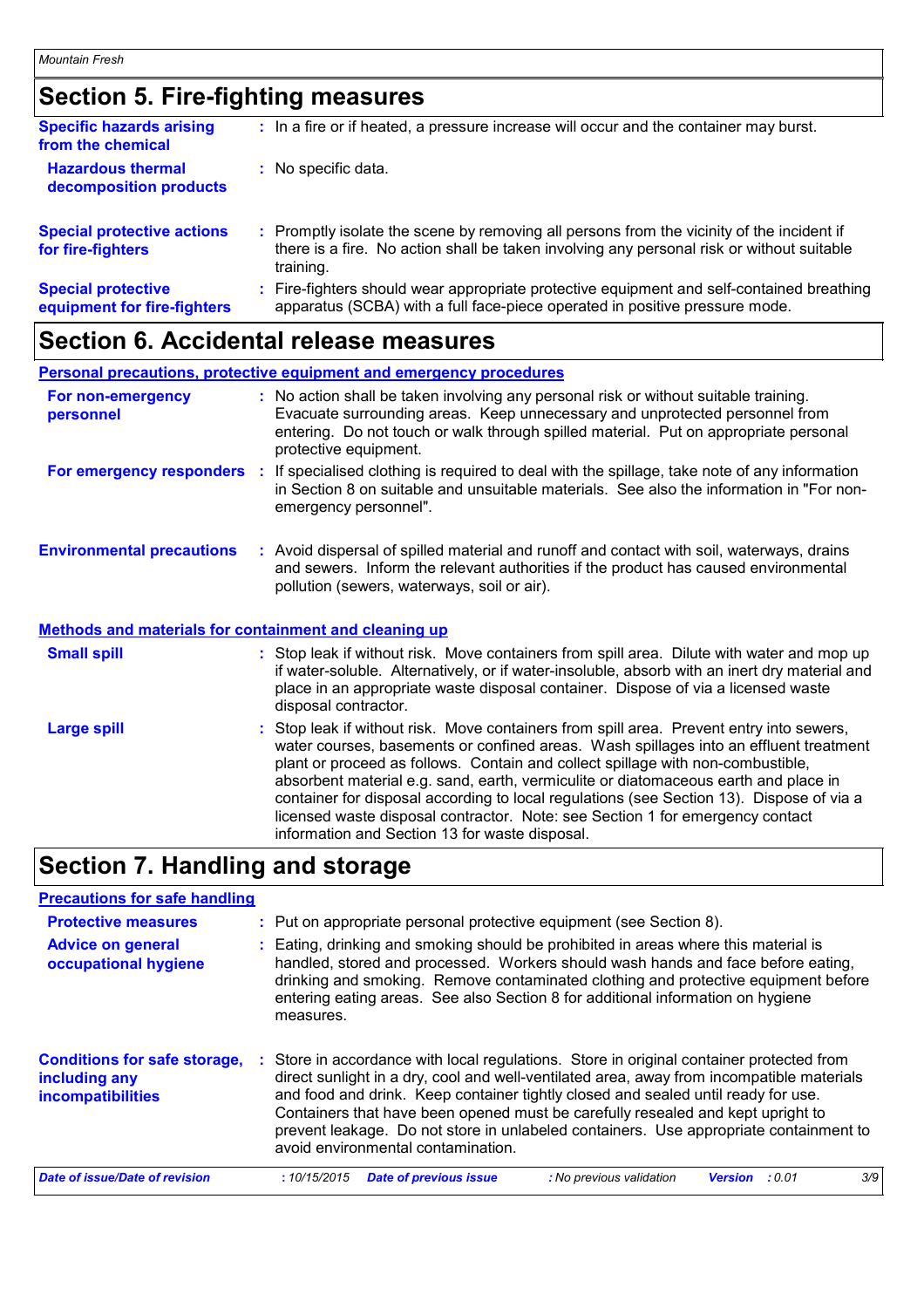# **Section 8. Exposure controls/personal protection**

#### **Control parameters**

#### **Occupational exposure limits**

None.

| <b>Appropriate engineering</b><br><b>controls</b> | Good general ventilation should be sufficient to control worker exposure to airborne<br>contaminants.                                                                                                                                                                                                                                                                                             |
|---------------------------------------------------|---------------------------------------------------------------------------------------------------------------------------------------------------------------------------------------------------------------------------------------------------------------------------------------------------------------------------------------------------------------------------------------------------|
| <b>Environmental exposure</b><br>controls         | Emissions from ventilation or work process equipment should be checked to ensure<br>they comply with the requirements of environmental protection legislation. In some<br>cases, fume scrubbers, filters or engineering modifications to the process equipment<br>will be necessary to reduce emissions to acceptable levels.                                                                     |
| <b>Individual protection measures</b>             |                                                                                                                                                                                                                                                                                                                                                                                                   |
| <b>Hygiene measures</b>                           | : Wash hands, forearms and face thoroughly after handling chemical products, before<br>eating, smoking and using the lavatory and at the end of the working period.<br>Appropriate techniques should be used to remove potentially contaminated clothing.<br>Wash contaminated clothing before reusing. Ensure that eyewash stations and safety<br>showers are close to the workstation location. |
| <b>Eye/face protection</b>                        | Safety eyewear complying with an approved standard should be used when a risk<br>assessment indicates this is necessary to avoid exposure to liquid splashes, mists,<br>gases or dusts. If contact is possible, the following protection should be worn, unless<br>the assessment indicates a higher degree of protection: safety glasses with side-<br>shields.                                  |
| <b>Skin protection</b>                            |                                                                                                                                                                                                                                                                                                                                                                                                   |
| <b>Hand protection</b>                            | : Chemical-resistant, impervious gloves complying with an approved standard should be<br>worn at all times when handling chemical products if a risk assessment indicates this is<br>necessary.                                                                                                                                                                                                   |
| <b>Body protection</b>                            | Personal protective equipment for the body should be selected based on the task being<br>performed and the risks involved and should be approved by a specialist before<br>handling this product.                                                                                                                                                                                                 |
| <b>Other skin protection</b>                      | : Appropriate footwear and any additional skin protection measures should be selected<br>based on the task being performed and the risks involved and should be approved by a<br>specialist before handling this product.                                                                                                                                                                         |
| <b>Respiratory protection</b>                     | Use a properly fitted, air-purifying or air-fed respirator complying with an approved<br>standard if a risk assessment indicates this is necessary. Respirator selection must be<br>based on known or anticipated exposure levels, the hazards of the product and the safe<br>working limits of the selected respirator.                                                                          |

### **Section 9. Physical and chemical properties**

| <b>Appearance</b>                |                                                       |
|----------------------------------|-------------------------------------------------------|
| <b>Physical state</b>            | : Liquid                                              |
| <b>Color</b>                     | $:$ Blue                                              |
| Odor                             | : Lavender                                            |
| <b>Odor threshold</b>            | $\cdot$ Not available                                 |
| рH                               | : 6.5                                                 |
| <b>Melting point</b>             | : $0^{\circ}$ C (32 $^{\circ}$ F)                     |
| <b>Boiling point</b>             | : $100^{\circ}$ C (212 $^{\circ}$ F)                  |
| <b>Flash point</b>               | : Closed cup: $>93.334^{\circ}$ C ( $>200^{\circ}$ F) |
| <b>Evaporation rate</b>          | : Not available                                       |
| <b>Flammability (solid, gas)</b> | : Not available                                       |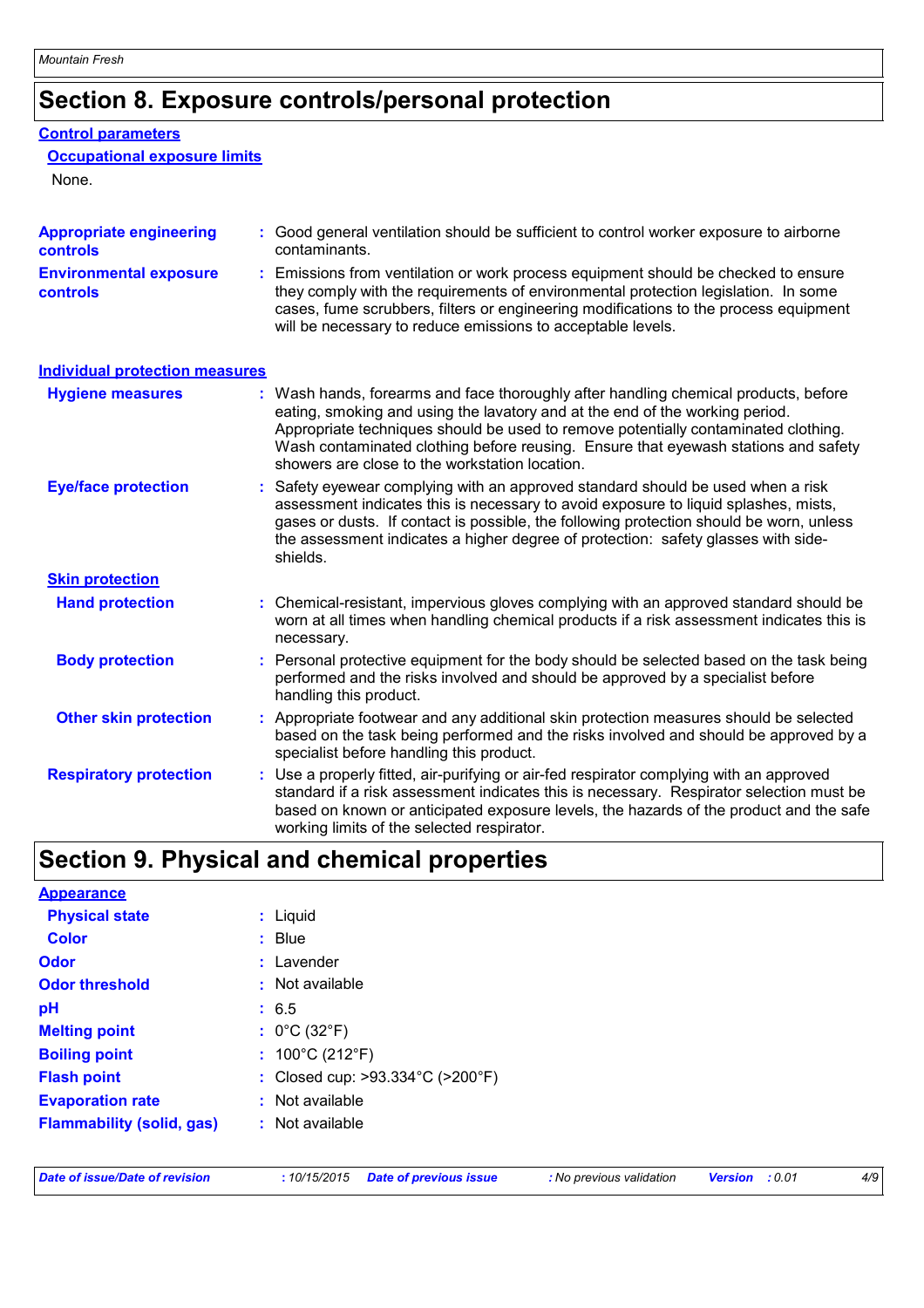### **Section 9. Physical and chemical properties**

| <b>Lower and upper explosive : Not available</b><br>(flammable) limits |                                                                                                                                                |
|------------------------------------------------------------------------|------------------------------------------------------------------------------------------------------------------------------------------------|
| <b>Vapor pressure</b>                                                  | $:$ <4 kPa (<30 mm Hg) [room temperature]                                                                                                      |
| <b>Vapor density</b>                                                   | : $<$ 1 [Air = 1]                                                                                                                              |
| <b>Specific gravity</b>                                                | $: 1$ g/cm <sup>3</sup>                                                                                                                        |
| <b>Solubility</b>                                                      | $:$ Not available                                                                                                                              |
| <b>Partition coefficient: n-</b><br>octanol/water                      | : Not available                                                                                                                                |
| <b>Auto-ignition temperature</b>                                       | $:$ Not available                                                                                                                              |
| <b>Viscosity</b>                                                       | $:$ Not available                                                                                                                              |
| <b>VOC content</b>                                                     | $: 1\%$                                                                                                                                        |
|                                                                        | VOCs are calculated following the requirements under 40 CFR, Part 59, Subpart C for Consumer Products and Subpart D for Architectural Coatings |

# **Section 10. Stability and reactivity**

| <b>Reactivity</b>                                   | : No specific test data related to reactivity available for this product or its ingredients.              |
|-----------------------------------------------------|-----------------------------------------------------------------------------------------------------------|
| <b>Chemical stability</b>                           | : The product is stable.                                                                                  |
| <b>Possibility of hazardous</b><br><b>reactions</b> | : Under normal conditions of storage and use, hazardous reactions will not occur.                         |
| <b>Conditions to avoid</b>                          | : No specific data.                                                                                       |
| <b>Incompatible materials</b>                       | : No specific data.                                                                                       |
| <b>Hazardous decomposition</b><br>products          | : Under normal conditions of storage and use, hazardous decomposition products should<br>not be produced. |

### **Section 11. Toxicological information**

#### **Information on toxicological effects**

**Acute toxicity** Not available

**Irritation/Corrosion**

Not available

#### **Sensitization**

Not available

### **Mutagenicity**

Not available

#### **Carcinogenicity**

Not available

### **Reproductive toxicity**

Not available

### **Teratogenicity**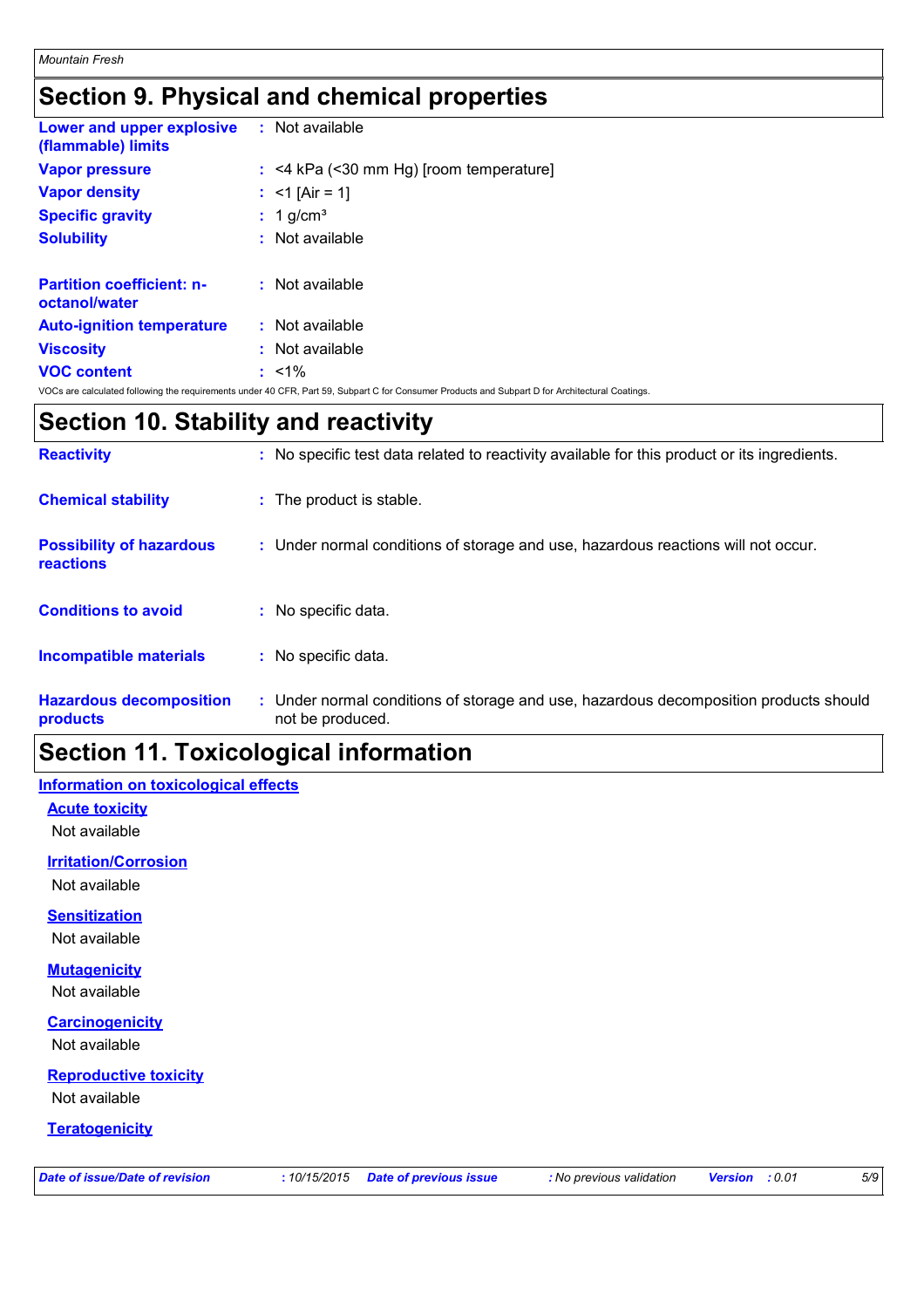### **Section 11. Toxicological information**

| Not available                                                              |                                                                                          |
|----------------------------------------------------------------------------|------------------------------------------------------------------------------------------|
| <b>Specific target organ toxicity (single exposure)</b><br>Not available   |                                                                                          |
| <b>Specific target organ toxicity (repeated exposure)</b><br>Not available |                                                                                          |
| <b>Aspiration hazard</b><br>Not available                                  |                                                                                          |
| <b>Information on the likely</b><br>routes of exposure                     | : Not available                                                                          |
| <b>Potential acute health effects</b>                                      |                                                                                          |
| <b>Eye contact</b>                                                         | : No known significant effects or critical hazards.                                      |
| <b>Inhalation</b>                                                          | : No known significant effects or critical hazards.                                      |
| <b>Skin contact</b>                                                        | : No known significant effects or critical hazards.                                      |
| <b>Ingestion</b>                                                           | : No known significant effects or critical hazards.                                      |
|                                                                            | <b>Symptoms related to the physical, chemical and toxicological characteristics</b>      |
| <b>Eye contact</b>                                                         | : No specific data.                                                                      |
| <b>Inhalation</b>                                                          | : No specific data.                                                                      |
| <b>Skin contact</b>                                                        | : No specific data.                                                                      |
| <b>Ingestion</b>                                                           | : No specific data.                                                                      |
|                                                                            | Delayed and immediate effects and also chronic effects from short and long term exposure |
| <b>Short term exposure</b>                                                 |                                                                                          |
| <b>Potential immediate</b><br>effects                                      | : Not available                                                                          |
| <b>Potential delayed effects</b>                                           | : Not available                                                                          |
| <b>Long term exposure</b>                                                  |                                                                                          |
| <b>Potential immediate</b><br>effects                                      | : Not available                                                                          |
| <b>Potential delayed effects</b>                                           | : Not available                                                                          |
| <b>Potential chronic health effects</b>                                    |                                                                                          |
| Not available                                                              |                                                                                          |
| <b>General</b>                                                             | No known significant effects or critical hazards.                                        |
| <b>Carcinogenicity</b>                                                     | No known significant effects or critical hazards.                                        |
| <b>Mutagenicity</b>                                                        | No known significant effects or critical hazards.                                        |
| <b>Teratogenicity</b>                                                      | No known significant effects or critical hazards.                                        |
| <b>Developmental effects</b>                                               | No known significant effects or critical hazards.                                        |
| <b>Fertility effects</b>                                                   | No known significant effects or critical hazards.                                        |
|                                                                            |                                                                                          |

#### **Numerical measures of toxicity**

#### Not available **Acute toxicity estimates**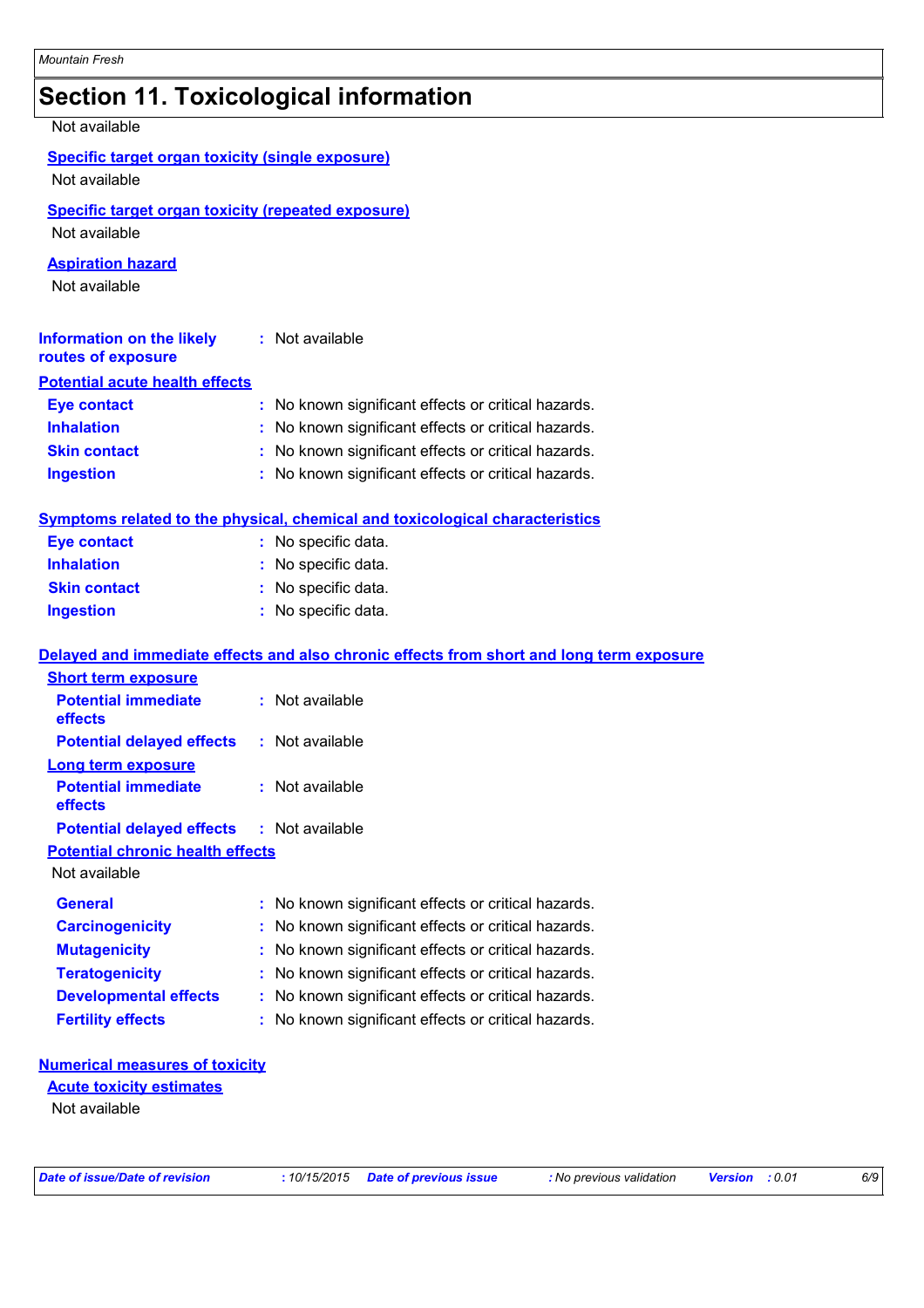# **Section 11. Toxicological information**

# **Section 12. Ecological information**

#### **Toxicity**

Not available

### **Persistence and degradability**

Not available

#### **Bioaccumulative potential**

Not available

| <b>Mobility in soil</b>                                 |                 |
|---------------------------------------------------------|-----------------|
| <b>Soil/water partition</b><br><b>coefficient (Koc)</b> | : Not available |

**Other adverse effects** : No known significant effects or critical hazards.

| Section 13. Disposal considerations |                                                                                                                                                                                                                                                                                                                                                                                                                                                                                                                                                                                                                                                                                                                                                                                                                                                                                                                            |  |  |  |
|-------------------------------------|----------------------------------------------------------------------------------------------------------------------------------------------------------------------------------------------------------------------------------------------------------------------------------------------------------------------------------------------------------------------------------------------------------------------------------------------------------------------------------------------------------------------------------------------------------------------------------------------------------------------------------------------------------------------------------------------------------------------------------------------------------------------------------------------------------------------------------------------------------------------------------------------------------------------------|--|--|--|
| <b>Disposal methods</b>             | : The generation of waste should be avoided or minimized wherever possible. Disposal<br>of this product, solutions and any by-products should at all times comply with the<br>requirements of environmental protection and waste disposal legislation and any<br>regional local authority requirements. Dispose of surplus and non-recyclable products<br>via a licensed waste disposal contractor. Waste should not be disposed of untreated to<br>the sewer unless fully compliant with the requirements of all authorities with jurisdiction.<br>Waste packaging should be recycled. Incineration or landfill should only be considered<br>when recycling is not feasible. This material and its container must be disposed of in a<br>safe way. Empty containers or liners may retain some product residues. Avoid<br>dispersal of spilled material and runoff and contact with soil, waterways, drains and<br>sewers. |  |  |  |

### **Section 14. Transport information**

|                                      | <b>DOT Classification</b> | <b>IMDG</b>   | <b>IATA</b>              |
|--------------------------------------|---------------------------|---------------|--------------------------|
| <b>UN number</b>                     | Not regulated             | Not regulated | Not regulated            |
| <b>UN proper shipping</b><br>name    | $\overline{\phantom{a}}$  |               |                          |
| <b>Transport hazard</b><br>class(es) | $\overline{\phantom{0}}$  |               |                          |
| <b>Packing group</b>                 | $\overline{\phantom{a}}$  | -             | $\overline{\phantom{a}}$ |
| Environmental<br>hazards             | No.                       | No.           | No.                      |
| <b>Additional</b><br>information     | $\overline{\phantom{0}}$  |               |                          |

| Date of issue/Date of revision |  | : 10/15/2015 Date of previous issue | : No previous validation | <b>Version</b> : 0.01 |  |
|--------------------------------|--|-------------------------------------|--------------------------|-----------------------|--|
|--------------------------------|--|-------------------------------------|--------------------------|-----------------------|--|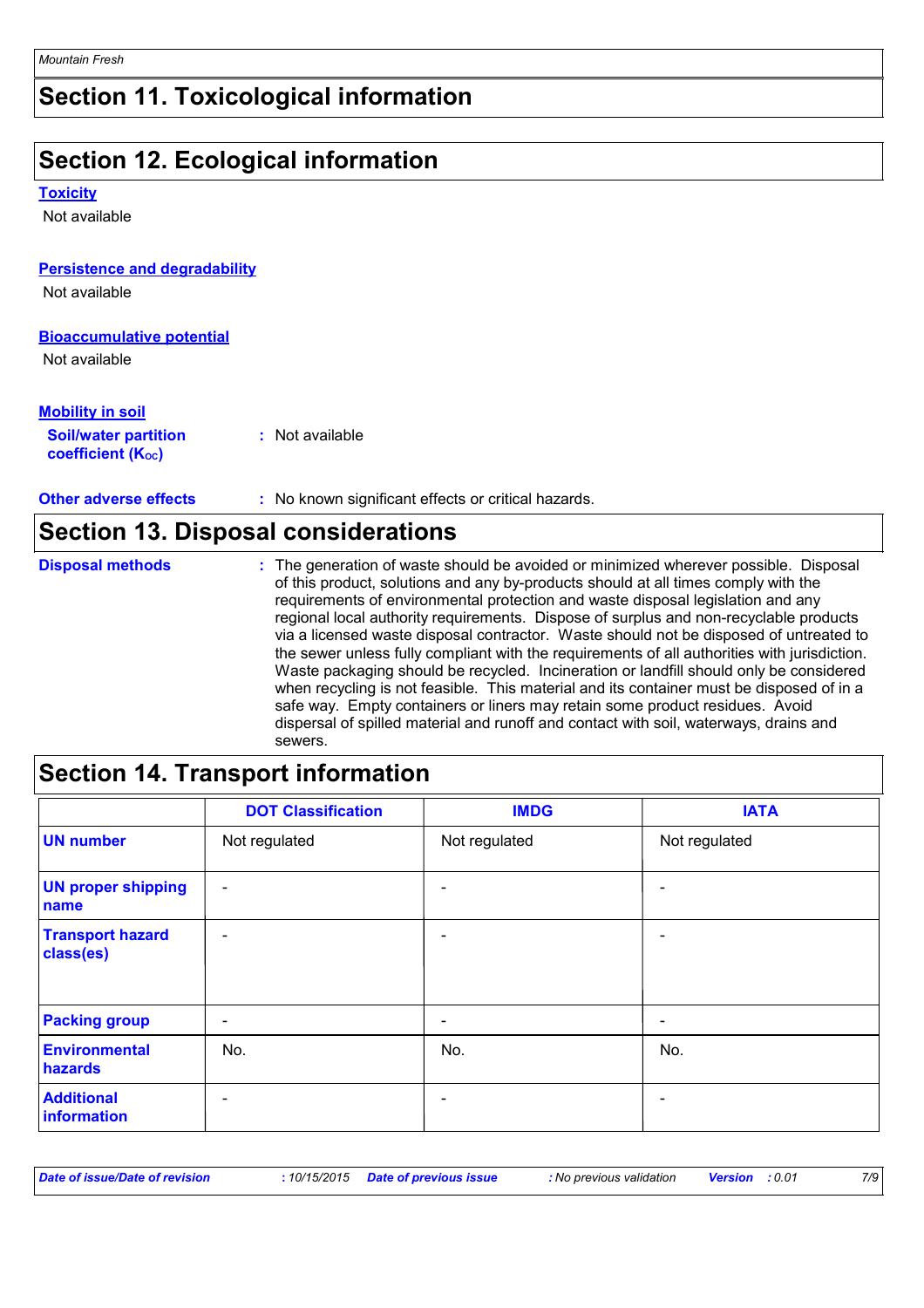### **Section 14. Transport information**

|                                                                                                       | Special precautions for user : Transport within user's premises: always transport in closed containers that are<br>upright and secure. Ensure that persons transporting the product know what to do in the<br>event of an accident or spillage. |
|-------------------------------------------------------------------------------------------------------|-------------------------------------------------------------------------------------------------------------------------------------------------------------------------------------------------------------------------------------------------|
| <b>Transport in bulk according : Not available</b><br>to Annex II of MARPOL<br>73/78 and the IBC Code |                                                                                                                                                                                                                                                 |

### **Section 15. Regulatory information**

**U.S. Federal regulations : United States inventory (TSCA 8b)**: All components are listed or exempted.

**Clean Air Act Section 112 (b) Hazardous Air Pollutants (HAPs) :** Not listed **SARA 311/312 Classification :** Not applicable No products were found. **Composition/information on ingredients**

#### **State regulations**

**International regulations**

**Canada inventory :** All components are listed or exempted.

### **Section 16. Other information**

**Hazardous Material Information System (U.S.A.)**



**Caution: HMIS® ratings are based on a 0-4 rating scale, with 0 representing minimal hazards or risks, and 4 representing significant hazards or risks Although HMIS® ratings are not required on SDSs under 29 CFR 1910. 1200, the preparer may choose to provide them. HMIS® ratings are to be used with a fully implemented HMIS® program. HMIS® is a registered mark of the National Paint & Coatings Association (NPCA). HMIS® materials may be purchased exclusively from J. J. Keller (800) 327-6868.**

**The customer is responsible for determining the PPE code for this material.**

**National Fire Protection Association (U.S.A.)**



**Reprinted with permission from NFPA 704-2001, Identification of the Hazards of Materials for Emergency Response Copyright ©1997, National Fire Protection Association, Quincy, MA 02269. This reprinted material is not the complete and official position of the National Fire Protection Association, on the referenced subject which is represented only by the standard in its entirety.**

| Date of issue/Date of revision |  | : 10/15/2015 Date of previous issue | : No previous validation | <b>Version</b> : 0.01 |  | 8/9 |
|--------------------------------|--|-------------------------------------|--------------------------|-----------------------|--|-----|
|--------------------------------|--|-------------------------------------|--------------------------|-----------------------|--|-----|